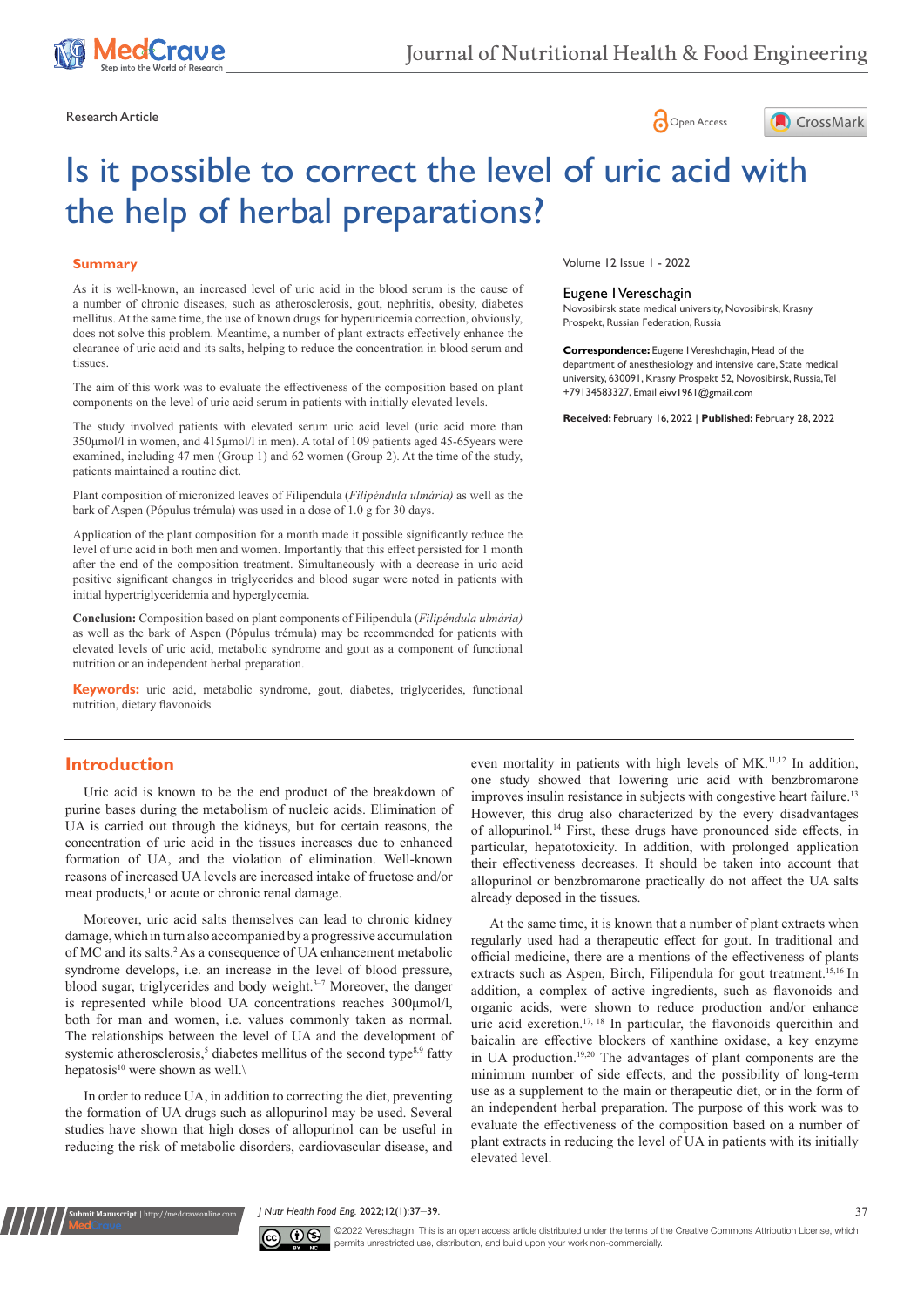# **Material and methods**

The study involved patients with elevated serum UA levels (UA more than 350μmol/l in women, and 415μmol/l for men). The first stage of the study involved 39 men aged 45-65 years. In the second stage, 109 patients aged 45-65years were examined, including 47 men (Group 1), and 62 women (Group 2). Patients maintained a routine diet and drinking regimen all the time of study. The study was conducted in accordance with the ethical standards and standards adopted in RF.

At the first stage, the activity of micronized (up to particle sizes of 0.01-0.001mm) Filipendula herb, Aspen bark, and the composition of these components in a ratio of 1: 1 was investigated. Each drug taken encapsulated at a dose of 1.0g/day for 30 days.

In the second stage of the study only a composition of micronized (up to particle sizes of 0.01-0.001 mm) Aspen bark and Filipendula herb in a ratio of 1: 1, respectively, was used. The encapsulated composition used at a dose of 1.0g/day for 30 days.

The level of UA was determined before the use of the composition, at the end of the course, and a month after the end of the course. In addition, the level of blood sugar and triglycerides was determined before the start, and immediately after the end of taking the drug. The level of uric acid, glucose and triglyceride concentration in blood serum were determined by biochemical analyzer «AU- 480» of the company Beckman Coulter, Inc. (UK) using kits of Biocon (Germany).

#### **Table 1** Uric acid serum content after Aspen and Fillipendula application

#### **Statistical analysis**

Data processing was held by software package Statistical 10.0. Calculated values were expressed as mean  $\pm$  SEM. Significance was determined as *p*≤0.05 between experimental groups.

#### **Results and discussion**

At the first stage of the study, the effect of micronized Aspen bark, micronized Filipendula, as well as their compositions (1:1) when taken for 30 days were compared (Table 1). In patients taking the Filipendula, there was a significant decrease in UA by 15%, when taking Aspen the decrease in UA was only 13% (p>0.05, unreliable), while taking the composition of Filipendula<sup>+</sup> Aspen accompanied by a significant decrease by  $25\%$  (p<0.05).

Thus, Fillipendula and the composition of Filipendula and Aspen showed a significant decrease in UA, but the combination of Filipendula and Aspen had a significantly greater effect on the clearance of the UA compared to Filipendula or Aspen *per se*. This fact suggests that the active components of Aspen and Filipendula have an effect on various UA clearance mechanisms, so the joint use of these components is to be much more effective than application of only one of the listed components.

At the second stage the effectiveness of the Filipendula+Aspen composition, the duration of its hypouricemic action, as well as the effect on carbohydrate metabolism and serum triglyceride concentration evaluated. The results are presented in Table 2.

| <b>Components</b>            | Initial UA (umol/l)<br>UA level after treatment (umol/l) |                   |
|------------------------------|----------------------------------------------------------|-------------------|
| Micrinized Fillipendula herb | $552+/-18$                                               | $46$  + $/$ -   * |
| Micronized Aspen core        | $542+/-23$                                               | $482 + 13$        |
| Fillipendula + Aspen $(1:1)$ | $549+/-$                                                 | 404 +/-12******   |

Values are means± SE

\*- values are significantly different (P<0.05) if compared with initial data

\*\*- values are significantly different (P<0.05) if compared with the 1 subgroup data

\*\*\* - values are significantly different (P<0.05) if compared with the 2 subgroup data

N=10 in each group.

**Table 2** Changes in the levels of UA, triglycerides and blood glucose after the studied plant composition application

| <b>Parameters</b>                                                | Group I         | <b>Group II</b> |
|------------------------------------------------------------------|-----------------|-----------------|
| Initial values of UA(umol/l)                                     | $521 + / 18$    | $496 + 21$      |
| Level of UA after the end of the course (umol/l)                 | $397+/-8*$      | $359 + 117*$    |
| Initial blood triglycerides(mmol/l)                              | $2,9+/0,3$      | $2,6 + 0,2$     |
| Level of blood triglycerides after the end of the course(mmol/l) | $1,8+7$ 0, $1*$ | $1,6 + 0,1*$    |
| Initial blood glucose(mmol/l)                                    | $7.5 + (-0.3)$  | $7.3 + (-0.2)$  |
| Level of blood glucose after the end of the course (mmol/l)      | $6.5+/-0.1*$    | $6.2 + (-0.1*)$ |

Values are means±SE

\*- values are significantly different (P<0.05) if compared with initial data.

**Citation:** Vereschagin EI. Is it possible to correct the level of uric acid with the help of herbal preparations? *J Nutr Health Food Eng.* 2022;12(1):37‒39. DOI: [10.15406/jnhfe.2022.12.00353](https://doi.org/10.15406/jnhfe.2022.12.00353
)